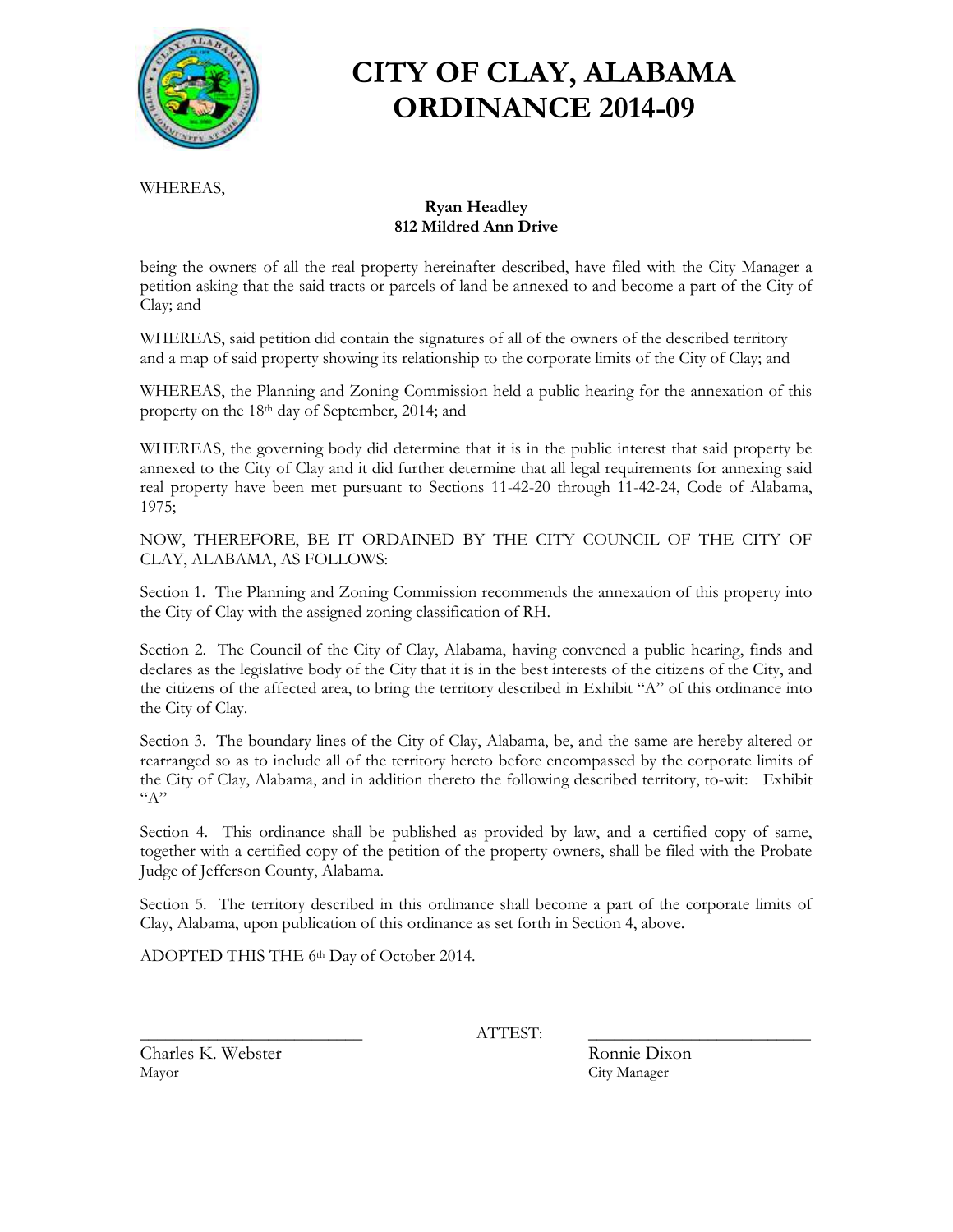

# **CITY OF CLAY, ALABAMA ORDINANCE 2014-09**

## **EXHIBIT "A"**

### **Ryan Headley 812 Mildred Ann Drive Birmingham, AL 35215**

Parcel ID: 12-16-2-002-013.003

Property Address: 812 Mildred Ann Drive Birmingham, AL 35215

### **Legal Description**:

Lot 3 Lewis Resurvey No 2 Of The Thelma Brittain Resurvey 193/82